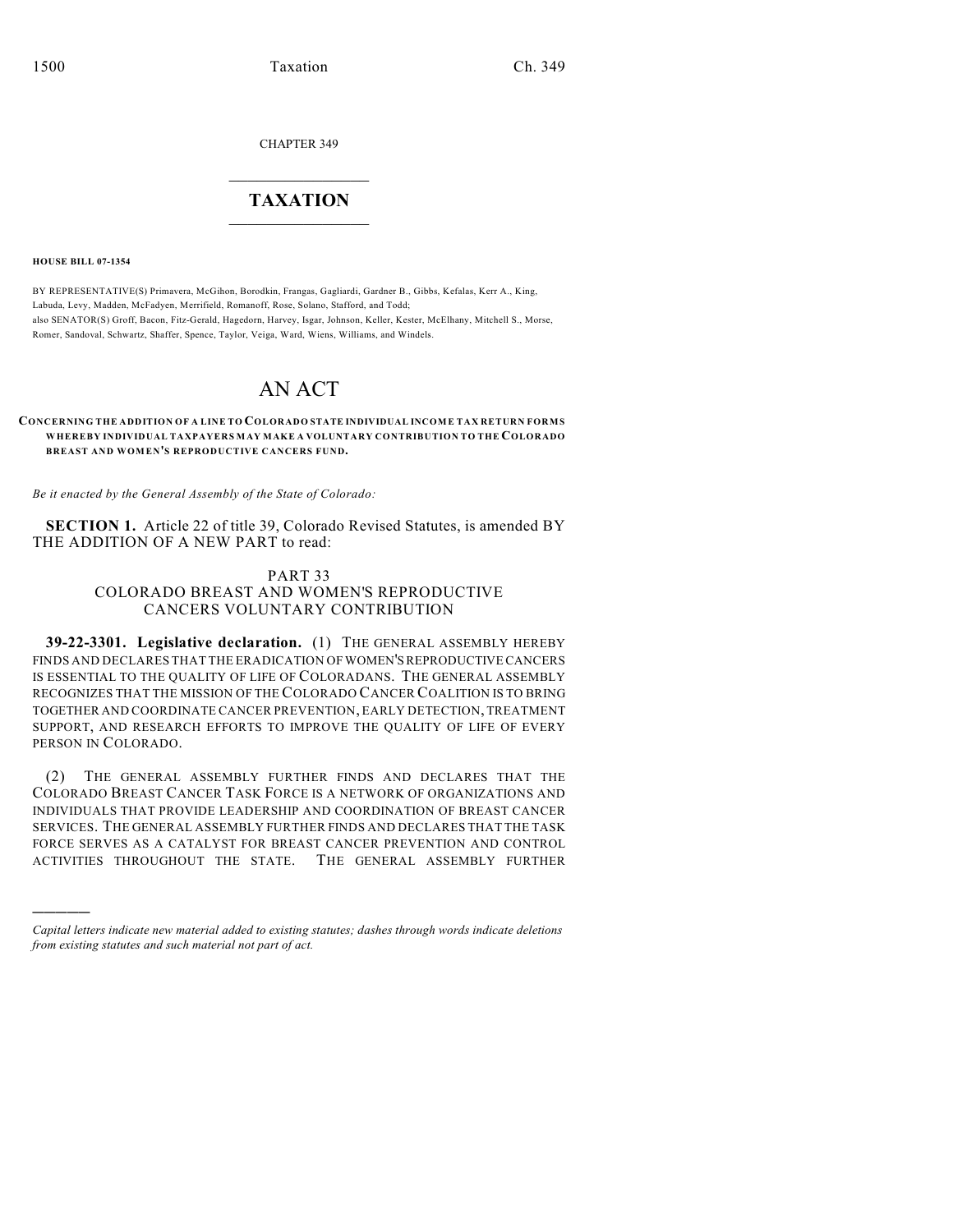### Ch. 349 **Taxation** 1501

RECOGNIZES THAT THE TASK FORCE PARTNERS WITH MANY OTHER ORGANIZATIONS INCLUDING THE COLORADO OVARIAN CANCER PROJECT AND THE COLORADO OVARIAN CANCER ALLIANCE.

(3) THE GENERAL ASSEMBLY FURTHER FINDS AND DECLARES THAT WOMEN'S CANCERS AFFECT NOT ONLY THE WOMEN WHO ARE DIAGNOSED BUT ALSO THEIR FAMILIES, FRIENDS, COMMUNITIES, AND PLACES OF WORK. EDUCATION, AWARENESS, AND PERSONAL ADVOCACY ARE ESSENTIAL TO THE ERADICATION OF BREAST, CERVICAL, OVARIAN, AND UTERINE CANCERS. THE GENERAL ASSEMBLY FURTHER FINDS AND DECLARES THAT THE COLORADO BREAST CANCER TASK FORCE, ITS PARTNERS, AND THE STATEWIDE PROGRAMS WITHIN THE COLORADO CANCER COALITION STRIVE TO ACHIEVE CERTAIN GOALS AND OBJECTIVES OF THE COALITION'S COLORADO CANCER PLAN THROUGHOUT THE STATE, WHICH ARE INTEGRAL IN ADDRESSING THE NEEDS OF THOSE PATIENTS WITH BREAST AND OTHER WOMEN'S REPRODUCTIVE CANCERS, SURVIVORS OF THOSE CANCERS, AND HEALTHCARE PROVIDERS.

(4) IN ORDER TO ASSIST THE COLORADO BREAST CANCER TASK FORCE IN FULFILLING ITS MISSION, THE GENERAL ASSEMBLY RECOGNIZES THAT THE CITIZENS OF COLORADO MAY BE WILLING TO PROVIDE MONEYS TO ASSIST IN THE TASK FORCE'S EDUCATION, PERSONAL ADVOCACY, TREATMENT, AND HEALTH PROMOTION EFFORTS. THE GENERAL ASSEMBLY FURTHER RECOGNIZES THAT A REVIEW COMMITTEE OF APPROPRIATE MEMBERS AND PARTNERS OF THE COLORADO CANCER COALITION WILL BE ESTABLISHED TO ENSURE MONEYS ARE DISTRIBUTED IN A FAIR AND EQUITABLE MANNER. IT IS THEREFORE THE INTENT OF THE GENERAL ASSEMBLY TO PROVIDE COLORADO CITIZENS THE OPPORTUNITY TO SUPPORT THE EFFORTS OF THE TASK FORCE AND ITS PARTNERS BY ALLOWING CITIZENS TO MAKE A VOLUNTARY CONTRIBUTION ON THEIR STATE INCOME TAX RETURNS FOR SUCH PURPOSE.

**39-22-3302. Voluntary contribution designation - procedure.** FOR INCOME TAX YEARS COMMENCING ON OR AFTER JANUARY 1, 2007, BUT PRIOR TO JANUARY 1, 2010, THE COLORADO STATE INDIVIDUAL INCOME TAX RETURN FORM SHALL CONTAIN A LINE WHEREBY EACH INDIVIDUAL TAXPAYER MAY DESIGNATE THE AMOUNT OF THE CONTRIBUTION, IF ANY, THE INDIVIDUAL WISHES TO MAKE TO THE COLORADO BREAST AND WOMEN'S REPRODUCTIVE CANCERS FUND CREATED IN SECTION 39-22-3303.

**39-22-3303. Contributions credited to the Colorado breast and women's reproductive cancers fund - appropriation.** (1) THE DEPARTMENT OF REVENUE SHALL DETERMINE ANNUALLY THE TOTAL AMOUNT DESIGNATED PURSUANT TO SECTION 39-22-3302 AND SHALL REPORT THAT AMOUNT TO THE STATE TREASURER AND TO THE GENERAL ASSEMBLY. THE STATE TREASURER SHALL CREDIT THAT AMOUNT TO THE COLORADO BREAST AND WOMEN'S REPRODUCTIVE CANCERS FUND, WHICH FUND IS HEREBY CREATED IN THE STATE TREASURY. ALL INTEREST DERIVED FROM THE DEPOSIT AND INVESTMENT OF MONEYS IN THE FUND SHALL BE CREDITED TO THE FUND.

(2) THE GENERAL ASSEMBLY SHALL APPROPRIATE ANNUALLY FROM THE COLORADO BREAST AND WOMEN'S REPRODUCTIVE CANCERS FUND TO THE DEPARTMENT OF REVENUE ITS COSTS OF ADMINISTERING MONEYS DESIGNATED AS CONTRIBUTIONS TO THE FUND. ALL MONEYS REMAINING IN THE FUND AT THE END